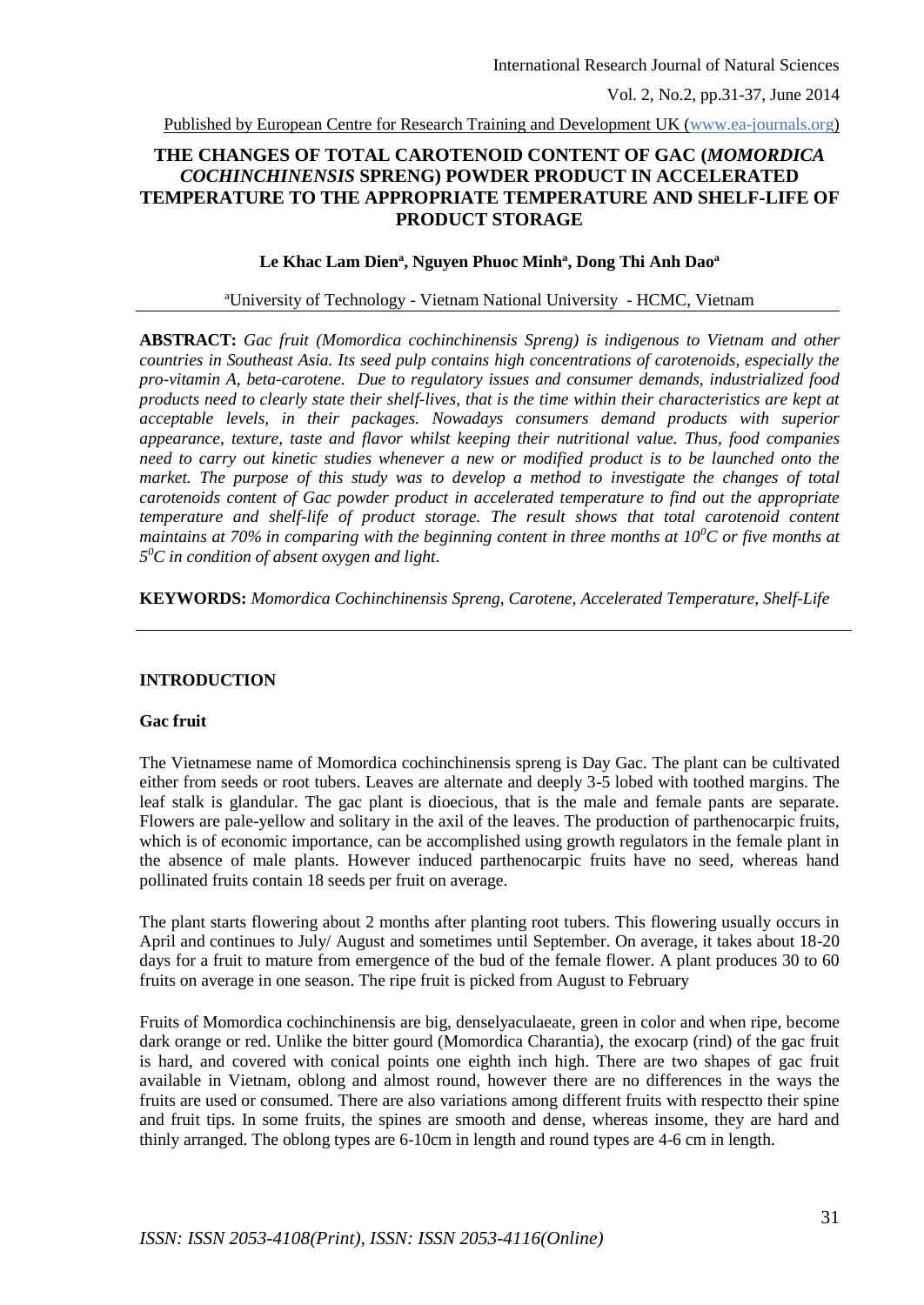#### Published by European Centre for Research Training and Development UK (www.ea-journals.org)

In Vietnam , the oblong fruit weighs between 500gand 1600g and can be 10 to 13 cm long. Unlike bitter gourd, which is mostly harvested in the developmental stages, gacfruits in Vietnam are only picked at maturity when the fruit is bright red and seeds are hardened.

The mesocarp of the momordica cochinchinensis(gac) fruit is  $1/2$ " thick, spongy and orange in color. The core is divided into cartilaginous chambers containing bright red fleshy seed pods. Each fruit has on average between 15 to 20 seeds. Seed are round, compressed and sculptured. Seed membrane and kernels contain oil and are used in traditional medicine. There is no record of any use of the mesocarp. The average weight of the pulp is about 19% of the total fruit weight. An average gacfruit weighing 1kg yields approximately 190g of fruit pulp and 130g of seeds. The seed pulp of a ripe momordica cochinchinensis fruit is bright red in color and has a







taste.

**Figure 1. Ripen Gac Figure 2. Fresh Gac fruit component**

#### **Many studies have reported about Gac**

- Hiromitsu Aoki et al. (2002) determined carotene in Gac and concluded lycopene in Gac seed membrane with carotenoid concentrations to 380µg/g, 10 fold higher than those in any of the plant sources [5]

- L.T.Vuong et al. (2005) determined the acceptance of Gac supllementation to Vietnamese children. Results showed that vitamin A in Vietnamese children body was higher in Gac consumption than using β-carotene synthetic. They Vuong also reevaluated β-carotene content in fresh Gac fruit 408µg/g [4]

- Tran Hoang Thao et al. (2007) produced Gac powder by different drying methods. They proved that freeze drying method retained the highest β-carotene content. They also researched pretreatment methods to detach Gac seed membrane more easily, including thermal and enzyme. Loss of carotene by these pretreatment methods was  $35\%$ . If these products kept in vacuum below  $25\degree$ C would maintain red color and carotene to 70% in 4 month [7]

- Nguyen Minh Thuy et al. (2009) manufactured variety of Gac products such as: dried Gac seed membrane, jelly, gum, paste, oil and juice. They also proved the change of carotene in Gac seed membrane after 6 days harvested [1]

- Dang Thi Tuyet Nhung et al. (2009) evaluated the change of lycopene and β-carotene in Gac seed membrane and Gac oil during preservation. Gac seed membrane primarily contained lycopene 2.378 – 3.728mg/g (raw material), β-carotene 0,257 – 0,379mg/g (raw material), carotene stabilized within the first one week by strongly decomposed in the second week of preservation. Gac oil extracted from seed membrane with addition of 0.02% BHT, it could be preserved 15 to 19 weeks at  $5^0C$ ,  $40^0C$ , 60<sup>0</sup>C; lycopene and β-carotene also reduced dramatically [3]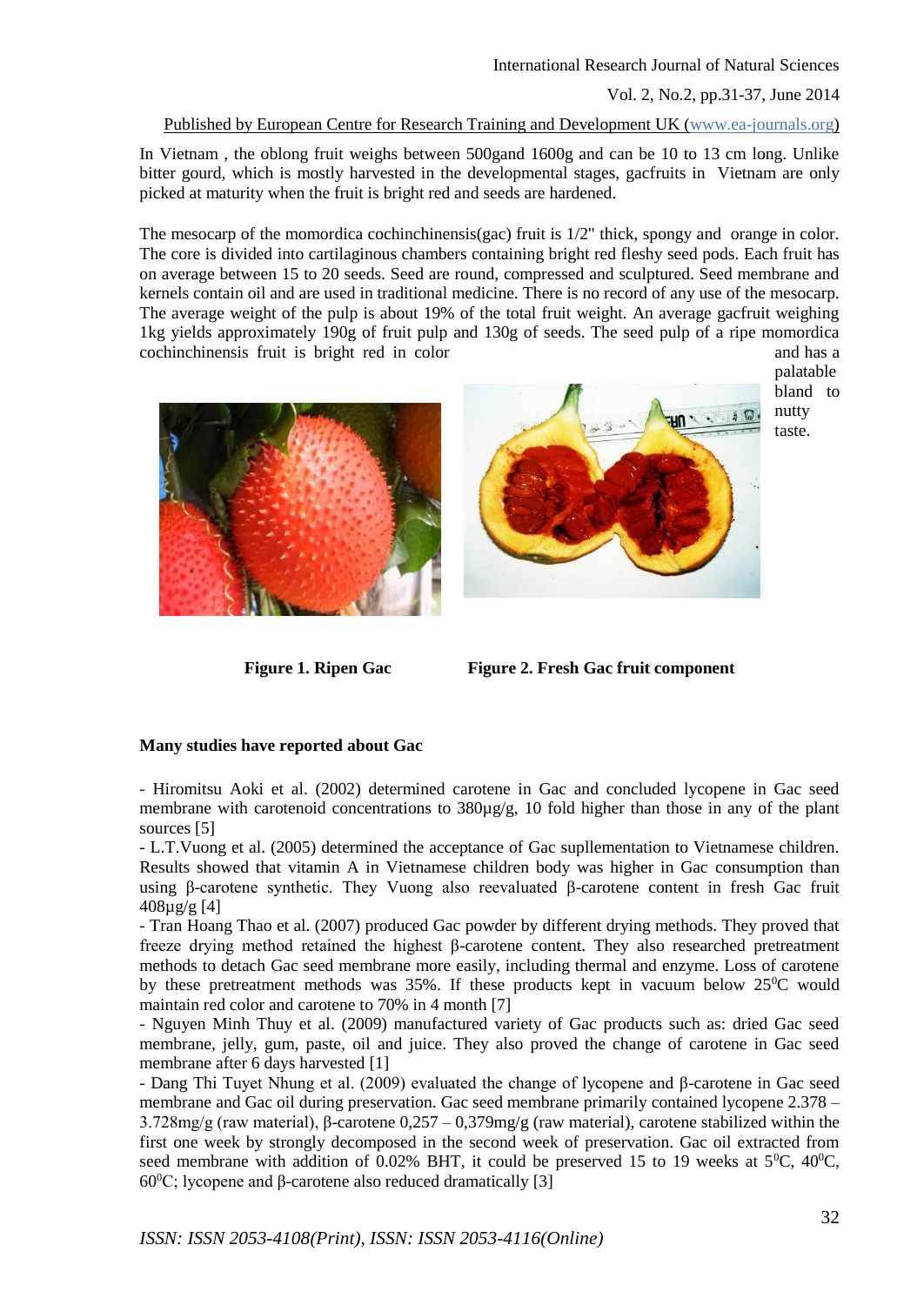#### Published by European Centre for Research Training and Development UK (www.ea-journals.org)

- Tuyen Chan Kha et al. (2010) produced Gac powder by using spray drying method with maltodextrin supplementation. They concluded that the appropriate drying process to keep red color was in temperature 120<sup>o</sup>C, 10% maltodextrin as carrier material (w/v) [8]

## **Food Product Shelf Life**

In order to meet consumers' expectations for high-quality products, food industries must conduct shelf-life studies that many times include the assessment of several analytical and sensory properties. However, whenever a new product is to be launched onto the market, defining which are the most relevant properties to monitor, as well as their cut-off criterion, is the subject of strong debate. Besides, for products with long estimated shelf-lives, accelerated studies have to be conducted and a third parameter has to be estimated: the acceleration factor which defines the correlation between the different storage conditions [2, 6]

The principal mechanisms involved in the deterioration of processed foods are as follows:

- 1. Microbiological spoilage sometimes accompanied by pathogen development.
- 2. Chemical and enzymatic activity causing lipid breakdown, color, odor, flavor, and texture changes.
- 3. Moisture and/or other vapor migration producing changes in texture, water activity and flavor.

Formulation and processing variables which affect these mechanisms and which can be used to control deterioration include: (1) moisture and water activity; (2) pH; (3) heat treatments; (4) emulsifier systems; (5) preservatives and additives; and (6) packaging [6].

## **The kinetics of shelf-life testing**

The prediction of shelf life for food products is based on the application of the principles of temperature dependent chemical reaction kinetics. These reaction rates, as Figure 1 depicts, depend on product composition as well as environmental factors, i.e., temperature, humidity, atmosphere, etc. Basic to any predictive use of reaction kinetics is that the relationship between the measurable changing reaction parameter and time be linear. Quality loss follows the equation:  $dQ/dt = k(Q_A)^n$  [6]

where dQ/dt is the change in the measurable quality factor A, with time, k is the rate constant in appropriate units, and n is the order of the chemical reaction of the quality factor. The order of reaction for most quality attributes in food products is either zero, first or second. In zero order reactions, the rate of loss of the quality factor is constant or linear and the resulting curve will be linear on a linear plot. First order reactions are not linear but are dependent on the amount of the quality factor that remains in the sample at the time. In these types of reactions, a linear prediction curve is constructed using semi-logarithmic coordinates. Typical first order reactions are: (1) rancidity, (2) microbial growth and death, (3) microbial production products, (4) vitamin losses in dried foods, and (5) loss of protein quality.

## **The Concept of Q<sup>10</sup>**

One of the most frequently asked questions regarding shelf-life studies have to be: "One week at 100°F equal how many weeks at room temperature?" The answer depends on the type of product and the mode of degradation involved. Each of the chemical deterioration reactions requires a certain amount of energy to get started. This is called activation energy, measured in kcal/mol. The higher the activation energy is for a reaction, the greater the acceleration with increases in temperature. A simple way to express this acceleration is to use the  $Q_{10}$  concept.  $Q_{10}$  is the increase in the rate of the reaction when the temperature is increased by 10 degrees centigrade (18°F). For example, if a food has a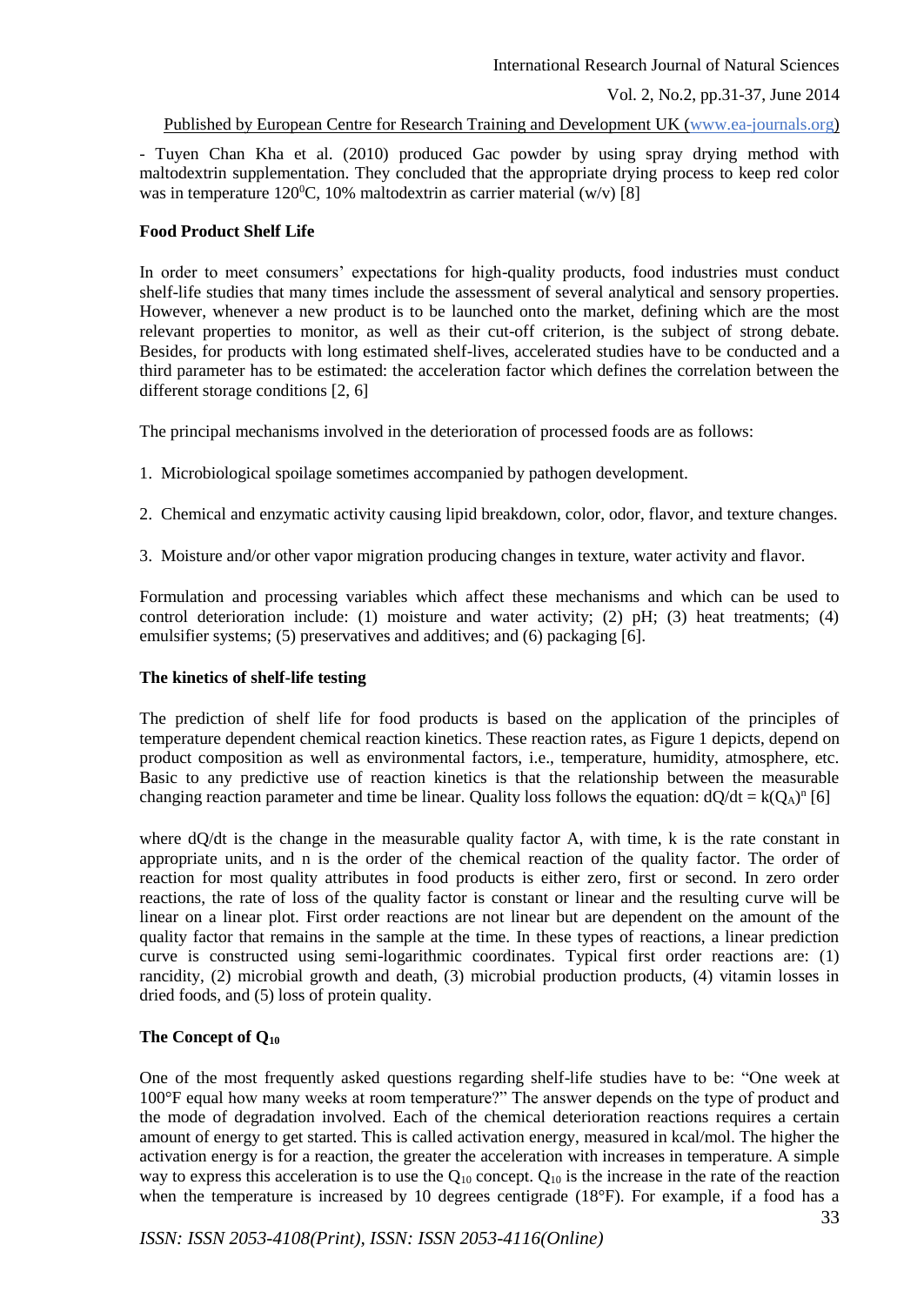Published by European Centre for Research Training and Development UK (www.ea-journals.org)

stability of 20 weeks at 20 $^{\circ}$ C and 10 weeks at 30 $^{\circ}$ C, then the Q<sub>10</sub> will be 20/10 or 2. The rate of reaction being followed is doubled for the 10°C temperature rise. This value can be calculated from the data of most storage tests where the product has been stored at two or more temperatures regardless of whether or not they are  $10^{\circ}$ C apart [2, 6].

## **Typical shelf-life study design**

The first step in setting up a shelf-life study is to select one of the degradation reactions which are expected to occur in the product at typical storage temperatures, can be measured, and can be used as an index of quality loss. As discussed, these could include lipid oxidation, vitamin loss, gain or loss of moisture, etc. means the more accurate the analysis, the more precise the shelf-life prediction [2, 6]

Next, select the package that you want to protect the product in the distribution channels. This will enable you to generate data more pertinent to the product's actual shelf life. Storage temperature conditions should then be chosen which fit the product and give reliable results in a reasonable amount of time. Common temperatures used would be 20, 30, 40, and 55°C (68, 86, 104, and 131°F). At least two temperatures are required with three or four preferred for more accurate predictions. A control, stored at 0°F, can also be used. The frequency of the analytical testing is the next important decision. The higher the storage temperature, the more frequent should be the testing [6]

Labuza has developed the following equation for testing frequency:

$$
F_2 = f_1 \times Q_{10}^{\Delta/10}
$$

where  $f_1$  is the time between tests at the higher temperature, f2 at the lower temperature, and "delta" is the difference in degrees centigrade between the two. For a product with a Q10 of 2, tested each week at 30°C, the frequency at 20°C would be:  $f_2 = 1 \times 2^{10/10}$  or  $f_2 = 2$  weeks

## **MATERIAL AND METHODS**

#### **Raw Gac fruit source**

Gac fruits *(Momordica cochinchinensis* Spreng*)* are originally collected from Trang Bang, Tay Ninh province, Vietnam when they are in half ripen stage. They are kept 6 days and then experimented.





**Figure 1. Gac tree Figure 2. Overal ripen Gac**

## **Raw material preparation**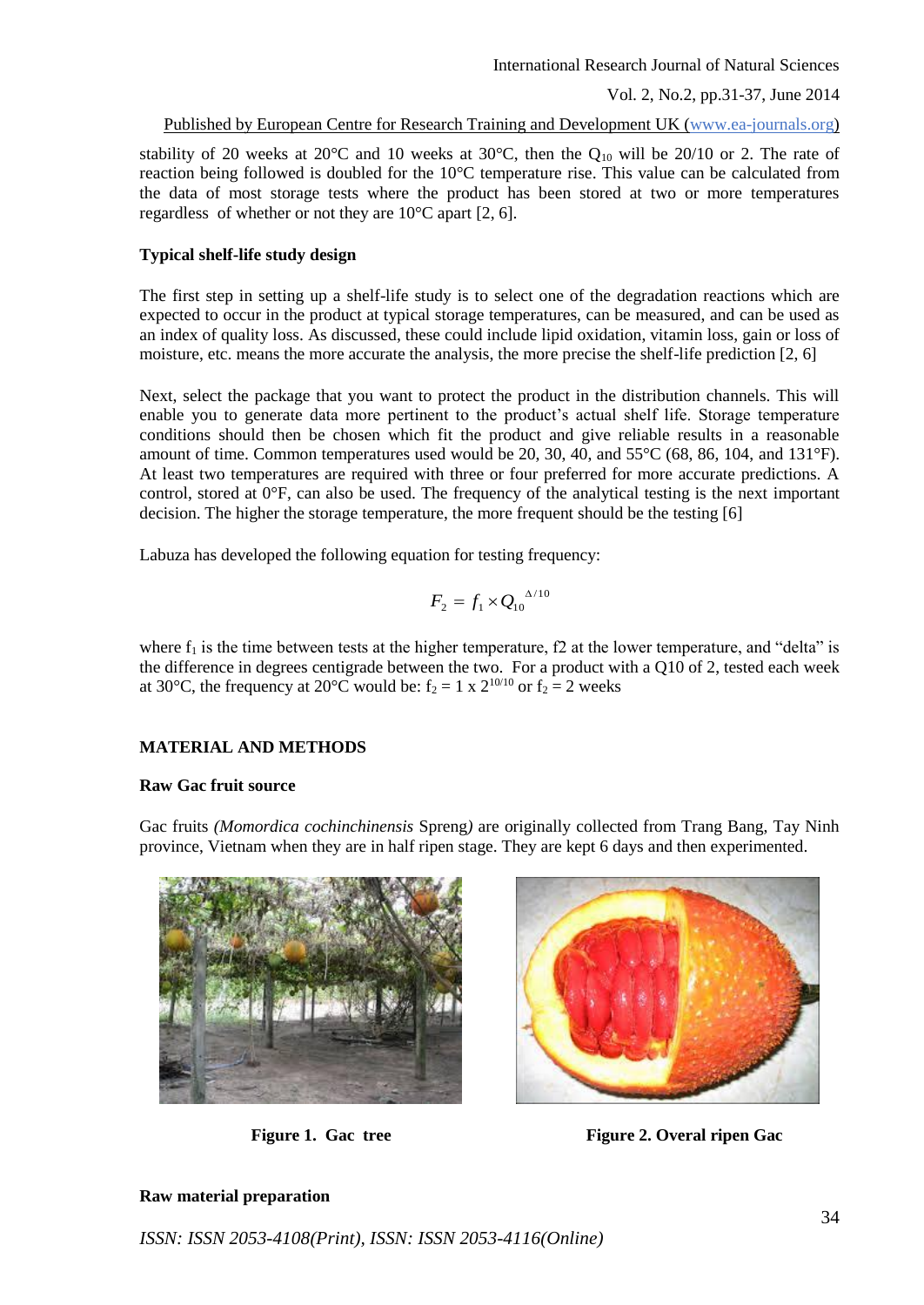International Research Journal of Natural Sciences

Vol. 2, No.2, pp.31-37, June 2014

Published by European Centre for Research Training and Development UK (www.ea-journals.org)

Gac fruits are choped into two parts, collect seed membrane, discard seed. In our experiments, we only use seed membranes without seed, pulp and skin.

#### **Storage of Gac powder in accelarated temperature**

*Experimental parameter:*  - Total carotene at begining, after 1 days, 2 days,...etc until carotene reduction > 80% compared to begining at  $45\text{°C}$ ,  $55\text{°C}$  to calculte the real time of preservation.

*Fixed parameter:* - Temperature storage:  $55^{\circ}$ C,  $45^{\circ}$ C.

- Packing: sample be packed in vaccum in two layes PA/PE with alluminum carton layer outside. *Target parameter:* 

- Total carotenoid µg/g Gac seed membrane (dry matter).

## **RESULTS AND DISCUSSION**

#### **Effect of temperature in Gac powder storage**

**At temperature 55<sup>0</sup>C**



**Figure 3. Effect of temperature 55<sup>0</sup>C to total carotene in Gac powder (µg/g Gac seed membrane) (dry matter).**

In our experiments, we regconize quite clearly that total carotene decrease day by days when preserving Gac powder at 55<sup>0</sup>C. Although all samples are kept in vaccum and packed by two layers PA/PE, outer covered by alluminum paper; caroten is also decomposed owing to high temperature, carotene change from basic energy to exciting energy so molecue breakdown. Carotenase remained in powder or microorganism contaminated during processing will hydrolise carotene. Free peroxy, unsaturated fatty acid,  $O_2$  available in Gac powder will react with carotene, change carotene structure and lose anti-oxidise activity, light absorbability. Moreover, oxygen permeated through bag or existed in packing environment will react with caroten after 6.5 days, total carotene decreases to 98%.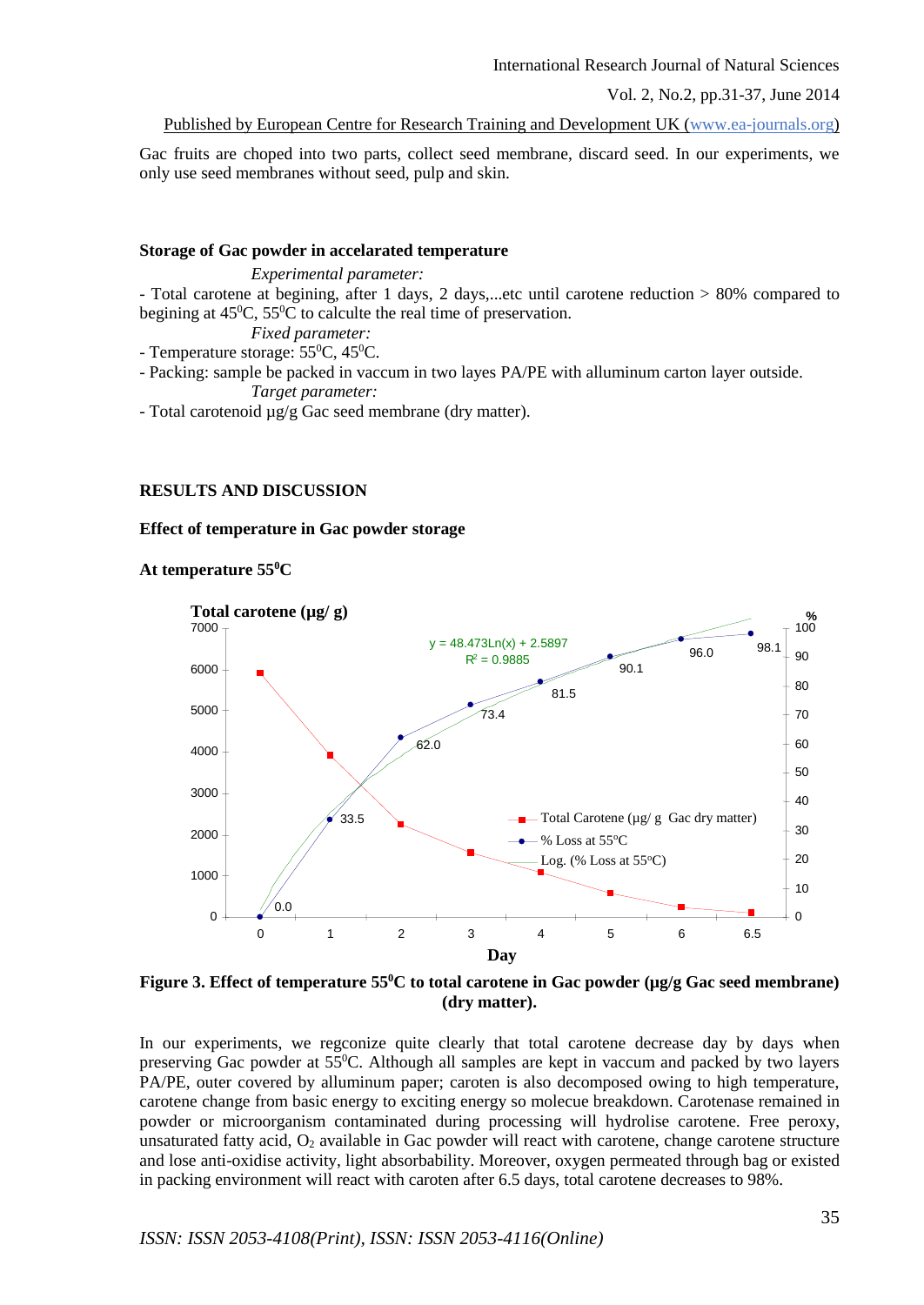Published by European Centre for Research Training and Development UK (www.ea-journals.org) **At temperature 45<sup>0</sup>C**

#### 0.0 63.3 53.9 41.1 36.6 29.2 17.9 73.8 81.6 10.6  $y = 8.9799x - 8.5936$  $R^2 = 0.9961$ 0 1000 2000 3000 4000 5000 6000 7000 0 1 2 3 4 5 6 7 8 9 **Day**  $\Omega$ 10 20 30 40 50 60 70 80 90 100 **%**  $\blacksquare$  Total Carotene ( $\mu$ g/g Gac dry matter)  $\bullet$  % Loss at 45<sup>o</sup>C Linear (% Loss at  $45^{\circ}$ C) **Total carotene (micro g/ g)**

## **Figure 4. Effect of temperature 45<sup>0</sup>C to total carotene in Gac powder (µg/g Gac seed membrane) (dry matter)**

At temperature  $45^{\circ}$ C in PA/PE bag, carotene declines slowly 2 - 3 times compared to  $55^{\circ}$ C. According to Arrhenius, effect of temperature to reacting velocity can be expressed by the exciting molecules at high temperature.

## **Determine the shelf-life of carotene in Gac powder**

Calculating from figure 3, in order to get carotene  $30\%$  it should be keep within 1.76 days (55 $^{\circ}$ C), 4.29 days (45°C).

Value of Q<sub>10</sub>:

$$
Q_{10} = \frac{4.2978}{1.7603} = 2.44
$$

Storage duration at of Gac powder at  $10^{\circ}$ C (carotene 30% reduction) will be:

$$
F_2 = f_1 \times Q^{\frac{\Delta}{10}} = 1.76 \times (2.44)^{\frac{(55-10)}{10}} = 97.8 \text{ days} \approx 3 \text{ months}
$$

Storage duration at of Gac powder at  $5^0C$  (carotene 30% reduction) will be:

$$
F_2 = f_1 \times Q^{\frac{\Delta}{10}} = 1.76 \times (2.44)^{\frac{(55-5)}{10}} = 152.8 \text{ days} \approx 5 \text{ months}
$$

So we should keep Gac powder within 3 months at  $10^{0}$ C or 5 months at  $5^{0}$ C to maintain 70% carotene.